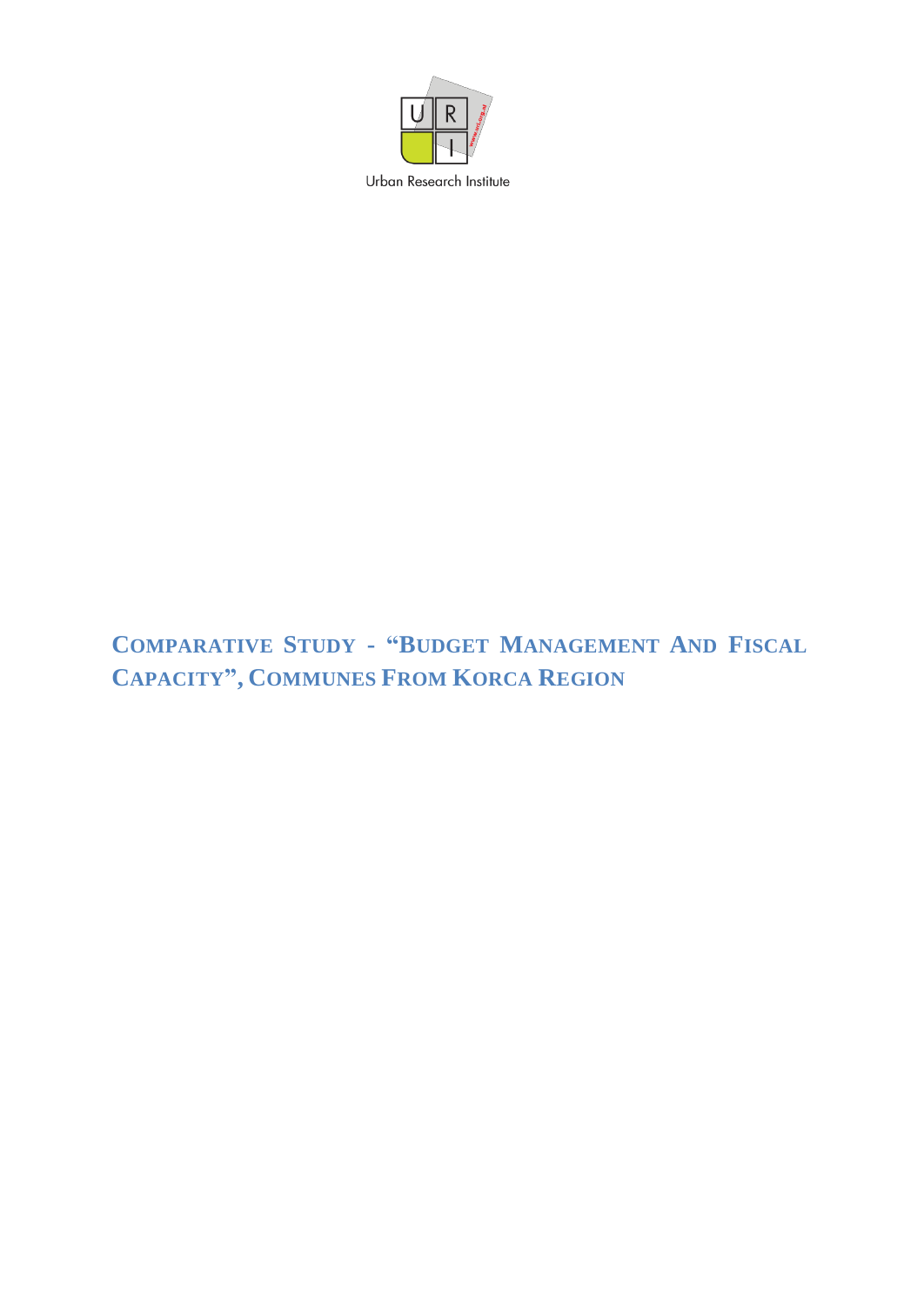*This is study is part of a project for the budget analyze and financial management that was financed and implemented by the Swedish organizations: SIDA and SIPU International for 9 pilot communes in Korca Region. The communes included in this project were: Proger, Qender-Bilisht, Bulgarec, Voskop, Voskopoje, Mollas, Liqenas, Hudenisht, and Proptisht*.

*This project offered technical assistance in three different components:*

- 1. Technical assistance on using new techniques and ways on budgeting system, to calculate the tax collection
- 2. Technical assistance on preparing, implementing and monitoring the local budget for year 2005, and for medium term 2005 - 2007
- 3. Support on strengthening democratic process related to local finance management.

This study is part of the second component of this project and it's related to "Preparation, implementation and monitoring the local budget for year 2005, and for medium term 2005 – 2007". Anyhow, in this study are included other elements that are related to local finances well management and monitoring.

## *Study content and structure*

*The study includes five main chapters as well as some tables in the annexes:*

#### *Chapter I: Analyze of the communes revenue evolution in Korca Region*

The analyze for the pilot communes starts with a thorough analyze for the revenue sources for years 2002-2004 and the main factors that affect their proportions.

### *Chapter II: Analyze of the communes expenditures evolution*

The budget analyze for the communes in Korca region for year 2002 – 2004 is concentrated in three key topics: the analyze of the expenditures dynamic and the interrelation between operational expenses and capital investment expenses; expenditures analyze according to various functions and activities that different LG implement and according to their financial sources; and operational expenses analyze according to their main items and categories.

### *Chapter III: Detailed forecast for the local revenues for year,2005, and 2005-2007*

In this section, we are concentrated on detailed and analytic planning of the budget revenues based on the authority that the law and administrative procedures gives LG for local taxes and fees system. Because of the need to analyze and forecast their own revenues beside the spreadsheet model for the budget, are used some forms and tables that help on the detailed calculation of the revenues from the local taxes and fees; revenues from the small businesses; as well as the revenues from the agricultural land and their fiscal capacity. Based on the collected data, some key indicators have been calculated on using their own revenues sources, and these serve for the comparisons and identification of the best practices between different communes, such as: fiscal weight or contribution per capita from the local taxes and fees payment; fiscal weight or contribution per small business; and fiscal weight or contribution per household from the agricultural land.